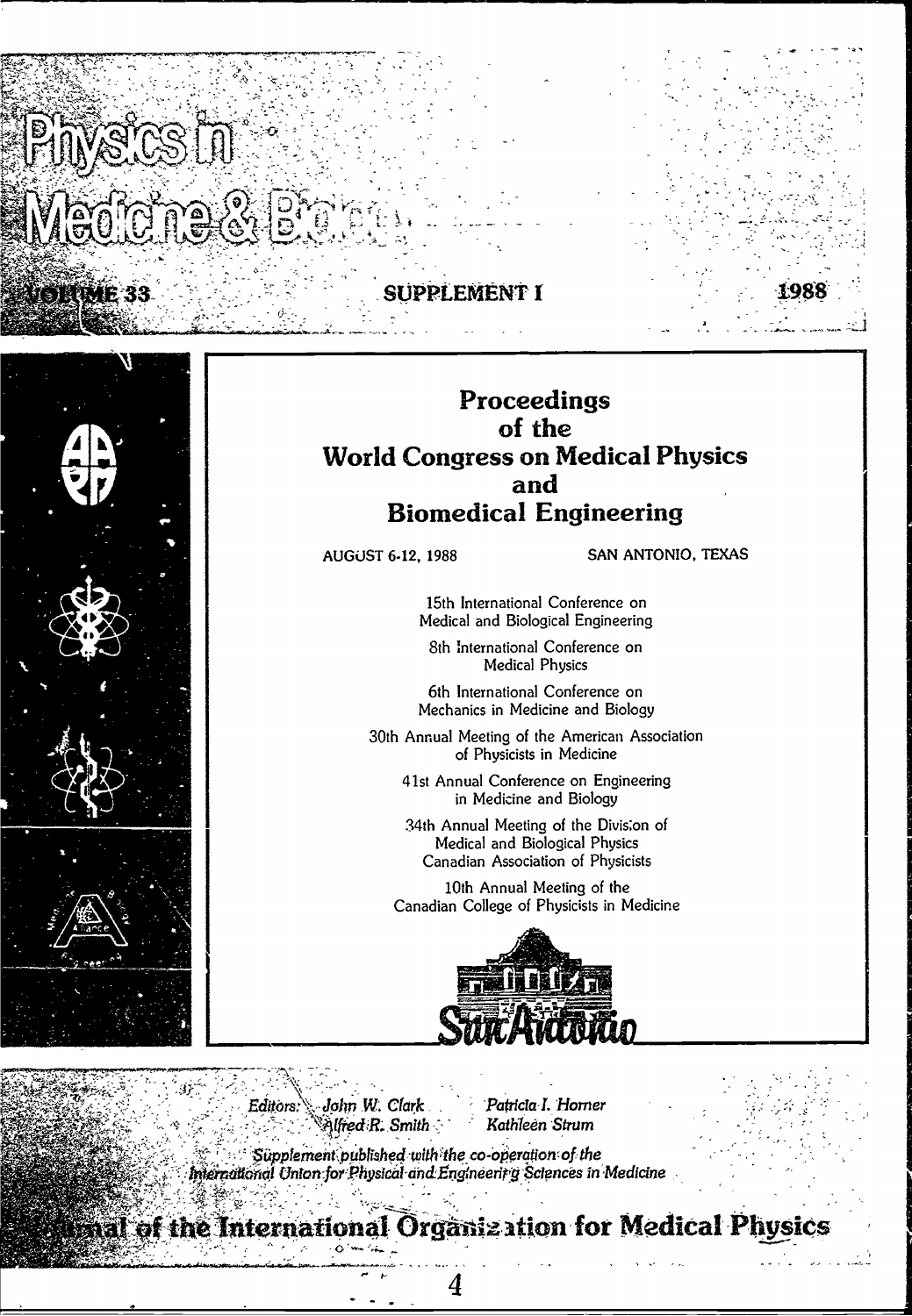#### RF12-H.23

A NUMERICAL APPROACH TO PROPAGATIONS OF NONLINEAR PULSE WAVES IN ARTERIES S.G. Wu\*, Beijing Polytechnic Univ, Beijing, P.R.China, G.C. Lee, and X.S. Ma\*, State University of New York, Buffalo, NY

The present paper mainly deals with methods of numerical solutions for the problems of propagations of nonlinear arterial pulse waves. The artery is assumed to be a thin-walled vessel with the small tissue thickness, and its wall is locally orthognal, anisotropic, elastic and incompressible. In addition, the blood is modeled to be an incompressible Newtonian fluid with the axisymmetrical flow. In this numerical experimentation, the problem of propagations of nonlinear pulse waves in the aorta of a dog is studied, and the calculation is being performed in IBM-4381 computer. The complete numerical results are obtained, they involve solutions of propagations of the following nonlinear pulse waves: pressure, velocities and flowrate of the blood, as well displacements, velocities and stresses of the vessel wall. These results obtained are very useful to explain the mechanism of propagations of pulse waves in arteries.

#### $BE12-1.2$

The Acoustic Radiometer Measured Ultrasonic Therapeutic Instrument<br>Jin Shuwu, Zhejiang Un'versity Hangzhou, China

According to acoustic radiated force theory and Shotton's method, a new type of acoustic radiometer with float tetnered chians for<br>measuring output mean sound power from the ultrasonic therapeutic instrumentations and others ultrasonic equipments is developed. The basic priciple, construction design, sesitivity calivrated and measured method are described and remakable advantage of the radiometer is introduced, too. The reflected target with air backing in diameter 6.1cm has the edflected coefficient 99.9%. The vermier gauge and the optical readout system used for measuring displacements by acousitic radiated force. Mine errors of the radiometer is analysed. The measured repeatability error for confidence level 99.7% is better than 2.3%. The sensitivity constant in 0.5-10 watts measured range is 10.90mm/W.

BE12-I.1

Ultrasono-Tomography Using FM Chirp Pulse Compression Technique, T.Moriya\*, S.Kiryu, H.Matsukawa, T.Fuse, Y. Tanahashi+, Tokyo Metropol. Univ.,<br>1-1, Fukazawa 2-Chome, Setagaya-ku, Tokyo, 158, Japan, +Tohoku Univ.

To improve resolution of ultrasonotomography and to remove bioeffects due to the peak intensity of the ultrasonic pulse, we devised a scanning system incorporating FM chirp pulse compression technique. The B-mode images for tissue mimicking<br>fantoms and abdominal B-mode images ar. obtained using the system and compared with those obtained using the conventional pulse method. We have found that (1) the images obtained by this method are similiar to those obtained by the conventional<br>pulse method, when the center frequency of<br>the chirp signal from the region of interest is the same with the center frequency of the pulse signal from the same region, (2) without changing the transducer, we obtain the B-mode images<br>with higher lateral resolution only by shifting the center frequency of the chirp signal to the higher frequency.

BE12-1.3

Experiments for a new quantitative reflection imaging, Jian-Yu Lu and Yu Wei, Dept. of Biomedical Engineering, Nanjing Institute of Technology, Nanjing, China

A new quantitative reflection imaging method which reconstructs the sound speed distributions of biological soft-tissues using the outline information and the phases of rf echo signals on these outlines provided by commercial B-scanner has been developed by the authors recently\*. This paper reports the experiment studies for image reconstructions using the method introduced above. The rf echo signals are acquired from the commercial Japanese B-scanner SSD-256 using the waveform-storage oscilloscope HP-1980B with a sampling rate as high as 30 MHz. An interface between the B-scanner and the oscilloscope was specially designed to eliminate a random waveform shock caused by big time-delay of the waveform from trigger. The signals sampled are transferred to IBM-PC computer using IEEE-488 parallel interface for<br>image reconstructions. Several agar phantoms were prepared and were put into an echoless tanker for experiments. Compared to the laages displayed on the screen of the B-scanner, the jaages recon-<br>structed are nore helpful in the understanding of the structures of the test objects.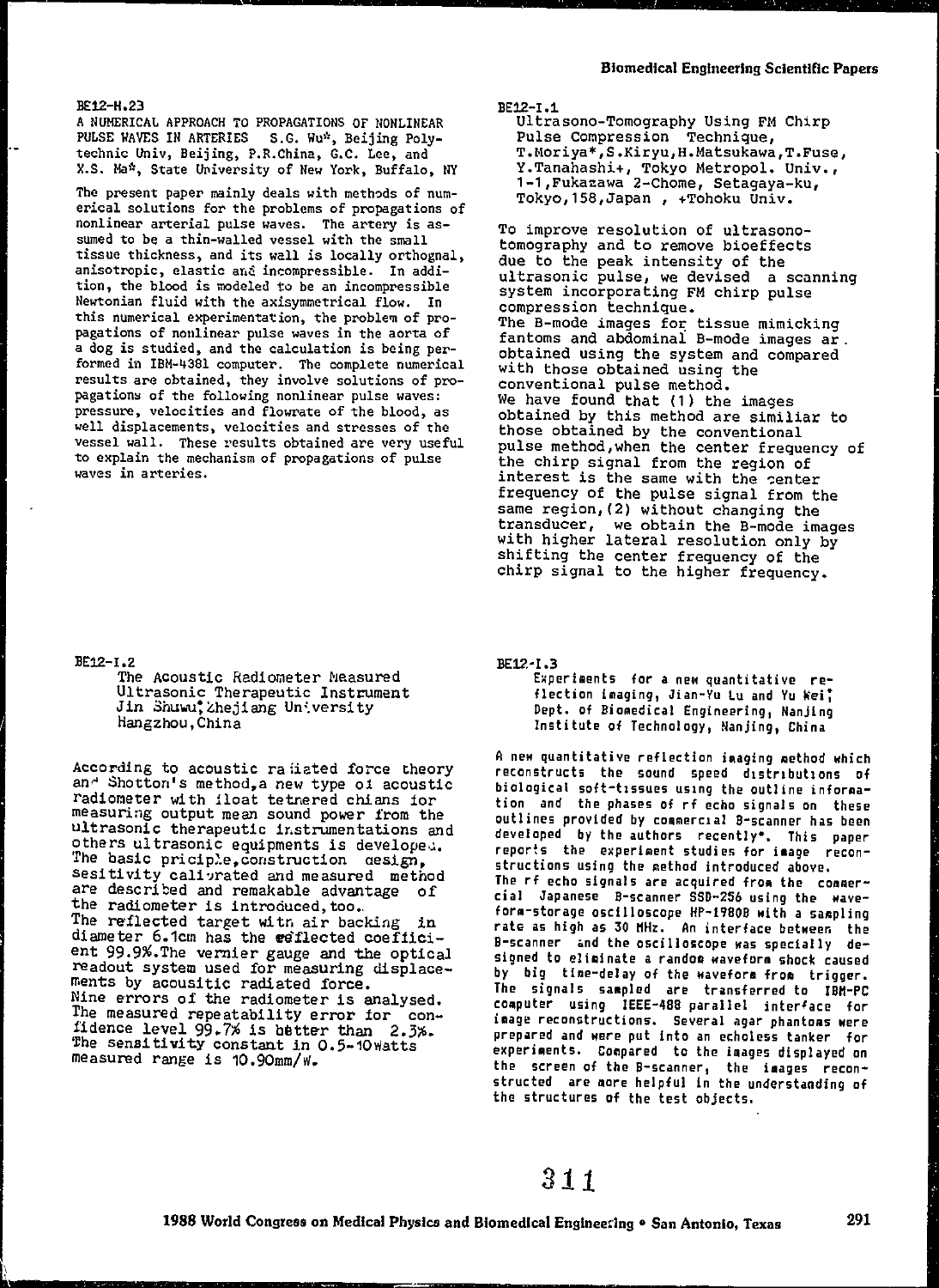World congress on Medical Physics and<br>Biomedical Engineering, August 6-12, 1988

EXPERIMENTS FOR A NEW QUANTITATIVE REFLECTION IMAGING

JIAN-YU LU and YU WEI

Department of Biomedical Engineering Southeast University, Nanjing, China

#### I. INTRODUCTION

As well known, the conventional B-scanner can provide the outlines of the internal structures of biological soft tissues, but not the quantitative distribution of acoustical parameters, such as, sound speed, attenuation etc., of the biological soft tissues. A new quantitative reflection imaging (QRI) method was proposed by the authors<sup> $1, 2$ </sup>. Based on the easy-manipulated wave transmitting/receiving system of the B-scanner, acoustical the quantitative images of the sound speed distribution of the biological soft tissues can be obtained with a datum acquisition interface and QRI reconstruction method. In this paper, the experimental studies of the QRI method will be given in detail.

#### II. THRORETICAL PRELIMINARIES

Assume that the scattering of acoustical wave in the biological soft tissues is governed by the inhomogeneous Helmholtz equation. Using the firstorder approximation and the acoustical wave transmitting/receiving geometry of the B-scanner (see Fig.1), a relationship between the Fourier transform of the derivative of the one-dimensional object function on the line along which a focused acoustical pulse wave is propagated,  $n'_{e}(-2k_{0})$ , and the measured rf (radio-frequency) echo signal returned from the object to be imaged,  $P_a(x)$ , $l_0$ ;  $k_0$ ), can be obtained

$$
\widetilde{n}_{\alpha}^{j}(-2k_{\alpha}) = \frac{4\sqrt{2\pi} \exp[-j(k_{0} \ln \frac{4}{3}\pi/4)]}{\sqrt{k_{0}}} [\frac{P_{n}(x^{j},-1_{0};k_{0})}{P^{j}(k_{0})}]
$$

where  $k_0$  is the wave number in the medium which surrounds the object; lo is the focal length of the acoustical beam of the B-scanner measured from the surface of the probe and  $P'(k_0)$  is the Fourier transform of the mechanicalelectrical conversion function of the transducer.

For image reconstruction, one will first obtain the high-frequency component of the one-dimensional object function from the equation above directly, then, recover the low-frequency component of the one-dimensional object function from the high-frequency component using the GP (Gerchberg-Papoulis) frequency extrapolation technique and the a priori knowledges that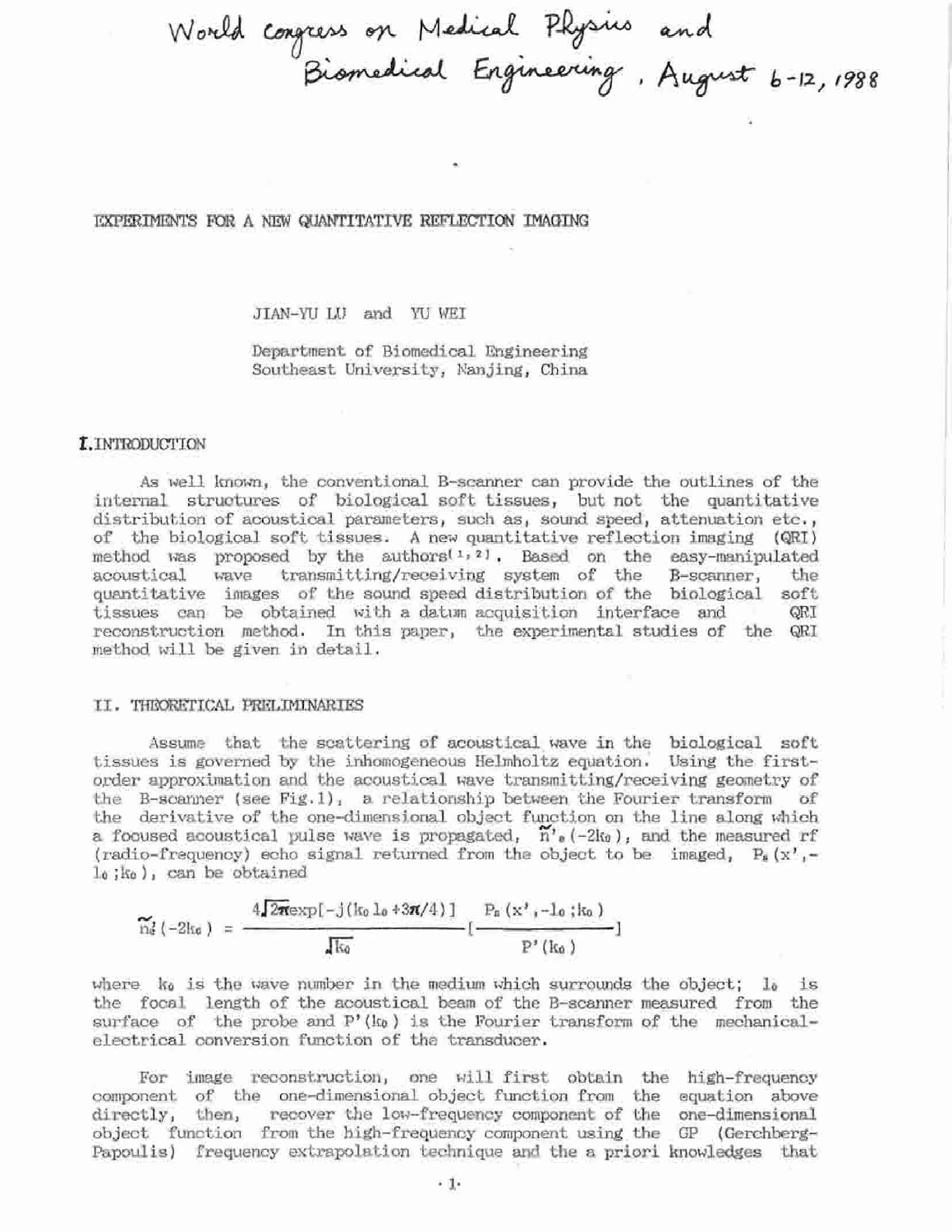the outlines of the internal structures of the object and the phases of the rf echo signals returned from these outlines are known. From the complete spectrum, the one-dimensional object function can be reconstructed. With the scanning of the acoustical beam in a cross-section of the object, tomographic image of the sound speed distribution of the object can be obtained.



Fig.1 Acoustical wave transmitting/receiving geometry of the B-scanner

#### III. EXPERIMENTAL SYSTEM

Fig.2 is the block diagram of the experimental system for the QRI method. It consists mainly of five parts and will be described briefly in the following.



Fig.2 Block dingram of the experimental system for the QRI method

The first part of the experimental system in Fig.2 is the acoustical environment for the datum acquisition of the rf echo signal, as shown in  $Fig.3.$ 

Fig.4 shows the block diagram of the transmitting/receiving system of the ALOKA SSD-256 B-scanner. It transmits the focused acoustical pulse which can be scanned electrically and receives the rf echo signal returned from the object.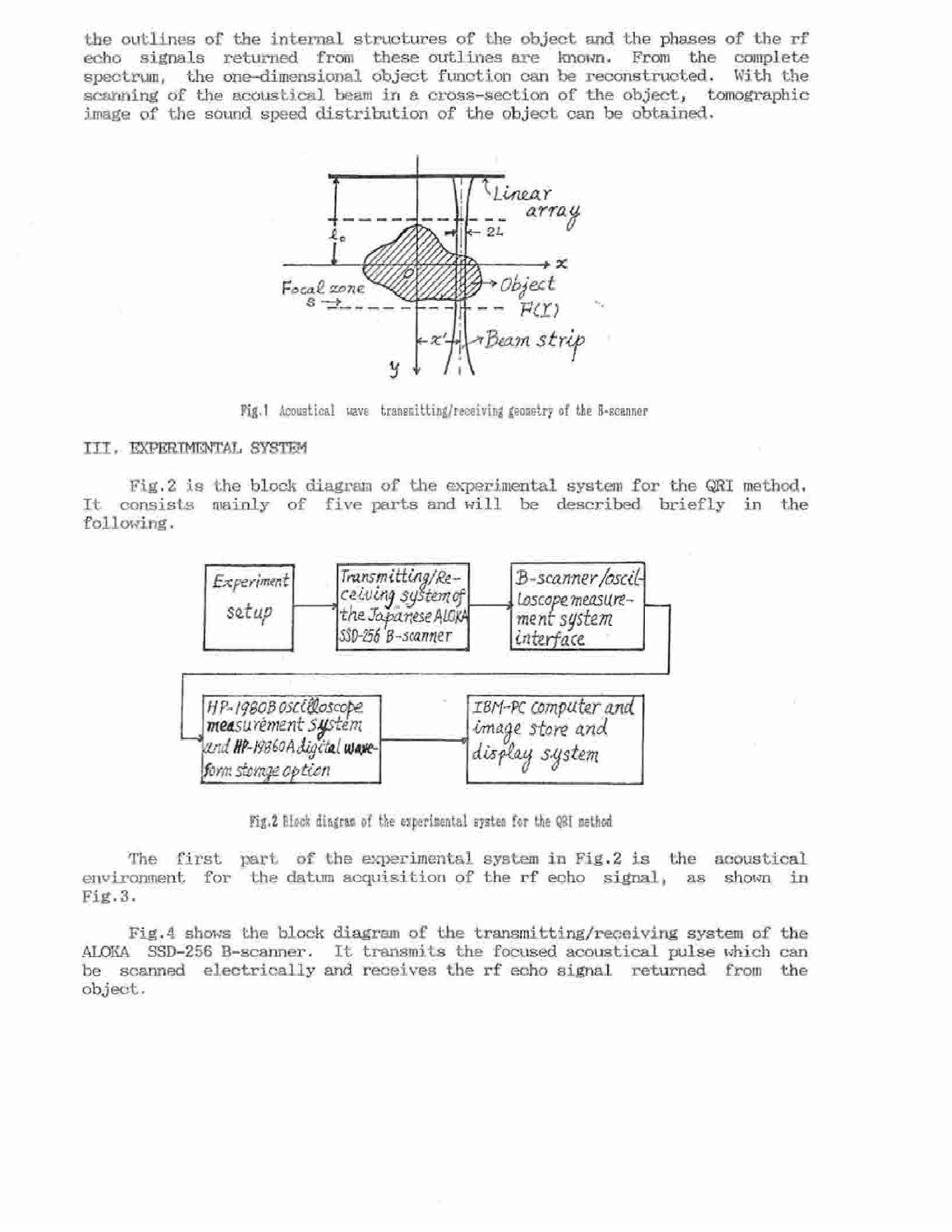





Fig.4 Block diagram of the transmitting/receiving system of the ALOXA SSD-256 B-scanner

Fig.5 shows the block diagram of the interface circuit which connects the B-scanner and the oscilloscope measurement system. It is developed by ourselves and is very important for a stable datum acquisition of the rf echo signal in our experiments.



Fig.5 Block diagram of the interface circuit which connects the B-scanner and the oscilloscope neasurement system

The fourth part of the experimental system is the digital waveform storage oscilloscope which is used for the datum acquisition of the rf echo signal. After the echo signal is digitized, the data are transferred to the fifth part, the computer and image system, for image reconstruction and display via the standard IEEE-488 parallel interface.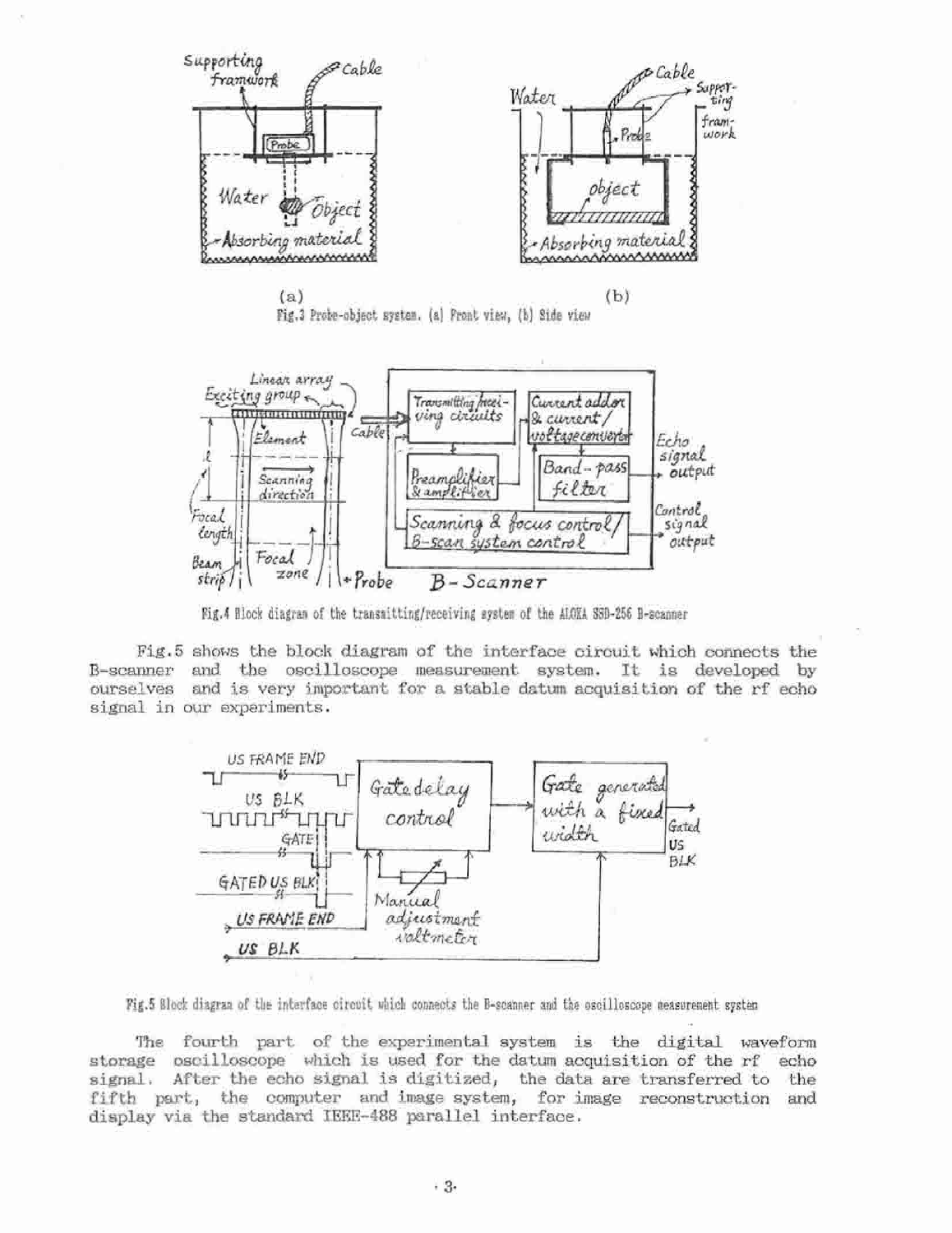#### IV. PREPARATION OF TESTING OBJECTS

In our experiments, the testing objects (phantoms) are prepared with agar powder. First, a wooden model is made by chiselling a square channel of a volume of 20x20x200 mm<sup>3</sup> in the center of a wood and putting glass rods with a length of 200 mm and different diameter into the channel with a desired arrangement. Then, agar aqueous solution is prepared by mixing the agar powder with water and heating it to about 100°c. Finally, the agar phantoms are formed by cooling the heated agar aqueous solution in the wooden model.

Fig.6 shows the cross-sectional figures of three agar phantoms prepared. The phantoms are even in the direction perpendicular to their transversal cross-sections. Fig. 6(a) contains six small holes (one of them is of the diameter of 2 mm, and the others are of 3 mm) and is prepared from 4% agar aqueous solution. Fig. 6(b) and (c) contain no hole and are prepared from 4% and 8% ager aqueous solution respectively. Fig.7 (a), (b) and (c) are the photographs of these phantoms and are corresponding to Fig.  $6$  (a), (b) and (c) respectively.



 $(a)$ Fig.6 (a) Phantos with six holes (made of 4% agar aqueous solution). (b) and (c) Phantons with no boles (made of 4% and 8% agar aqueous solution respectively)





 $(b)$  $(a)$  $(c)$ Fig.7 (a), (b) and (c) Photographs of the phantoms corresponding to Fig. 6 (a), (b) and (c) respectively

### VI. EXPERIMENTAL RESULTS

 $Fix, 8$  (a), (b) and (c) are the images of the B-scanner and are corresponding to Fig.  $J(a)$ , (b) and (c) respectively. It can be seen from these images that only the outlines of the internal structures of the testing objects are provided. Fig.9 (a), (b) and (c) are the images reconstructed by the QRI method from the phantoms shown in Fig.7 (a), (b) and (c) respectively.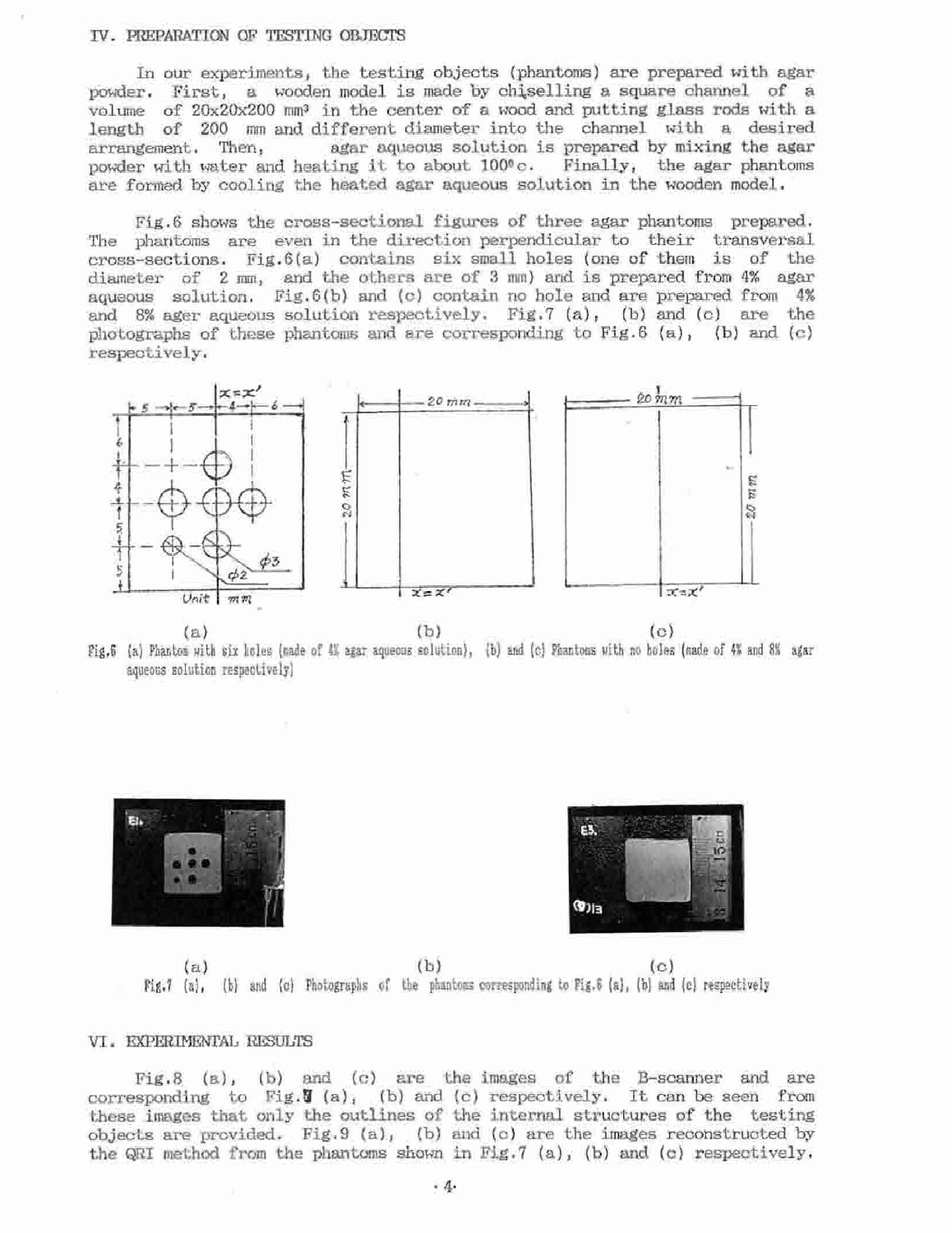Fig. 10 (a), (b) and (c) are the comparisons of the reconstructed values (real lines) of the images in Fig. 9 and the real values (dashed lines) on the lines  $x = x'$  shown in Fig. 6 (a), (b) and (c), respectively. From Fig. 8, Fig. 9 and Fig.10, one can see that the images reconstructed by QRI method are quantitative and are more helpful in understanding the internal structures of the testing objects than the B-scan images.



 $(b)$  $(a)$  $(c)$ Fig.8 (a), (b) and (c) are the images phinined by the B-zeanner and are corresponding to Fig.W (a), (b) and (c) respectively



 $(b)$  $(n)$  $(c)$ Fig.9 (a), (b) and (c) are the images reconstructed by the QRI wethod and are corresponding to Fig.7 (a), (b) and (c) respectively



Fig.10 (s), (b) and (c) are the figures of the comparisons of the reconstructed values (real lines) of the images in Fig.9 and the real values (dashed lines) on the lines  $x = x'$  shown in Fig. 6 (a), (b) and (c) respectively